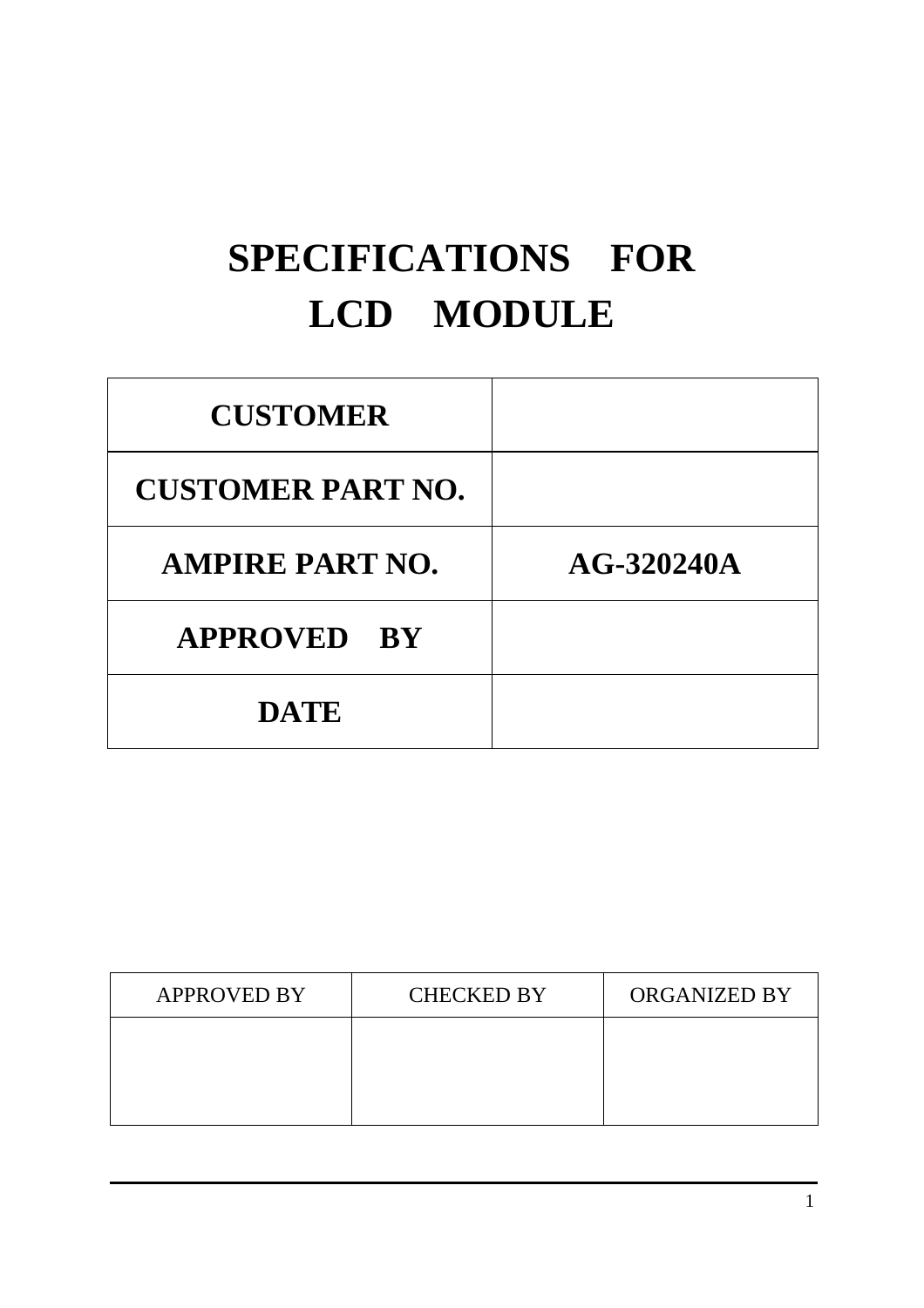# **RECORD OF REVISION**

| <b>Revision Date</b> | Page                     | <b>Contents</b> |
|----------------------|--------------------------|-----------------|
| 1999/9/10            | $\overline{\phantom{0}}$ | New Release     |
|                      |                          |                 |
|                      |                          |                 |
|                      |                          |                 |
|                      |                          |                 |
|                      |                          |                 |
|                      |                          |                 |
|                      |                          |                 |
|                      |                          |                 |
|                      |                          |                 |
|                      |                          |                 |
|                      |                          |                 |
|                      |                          |                 |
|                      |                          |                 |
|                      |                          |                 |
|                      |                          |                 |
|                      |                          |                 |
|                      |                          |                 |
|                      |                          |                 |
|                      |                          |                 |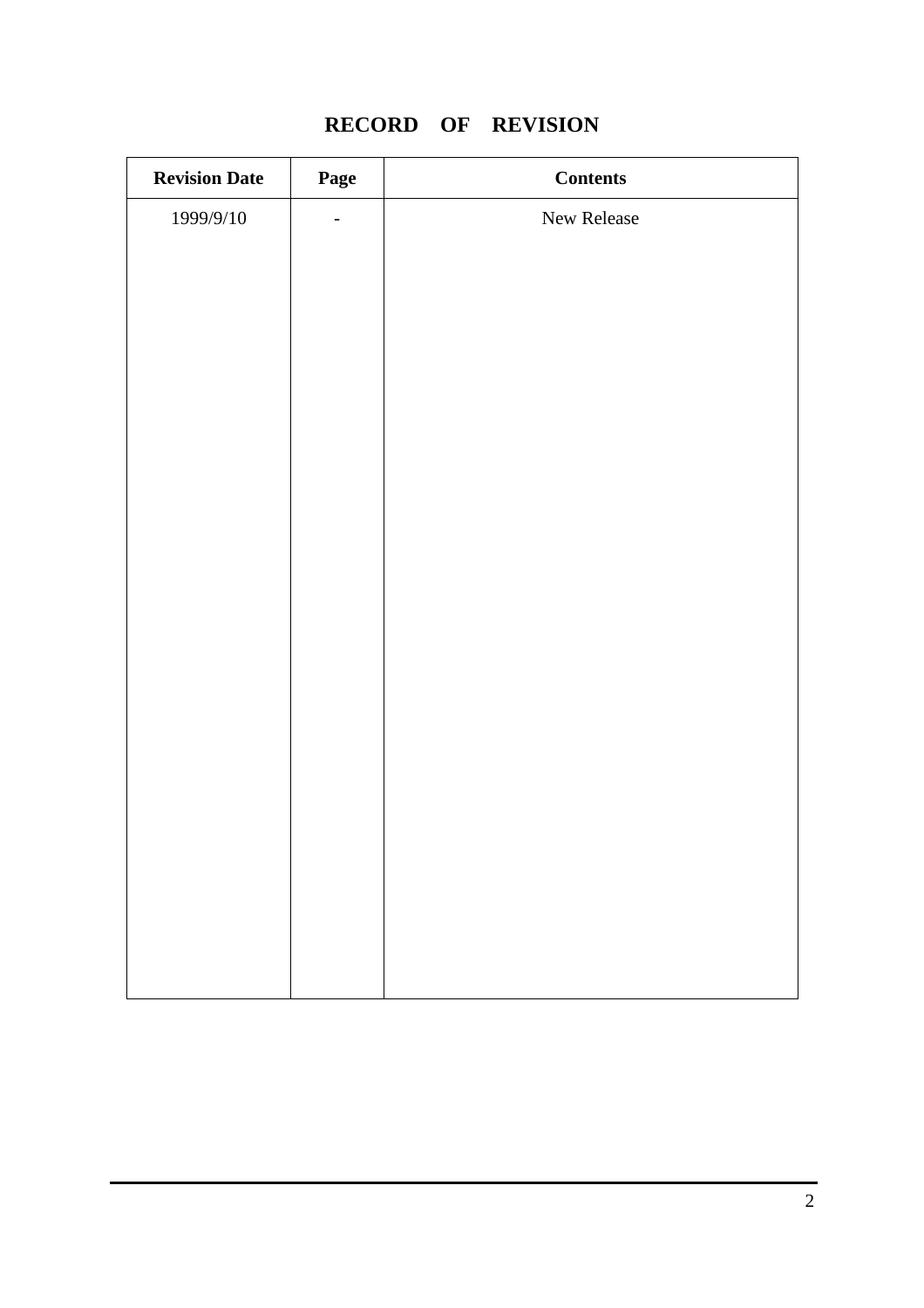#### **1 FEATURES**

- (1) Display format :  $320 \times 240$  dot-matrix, 1/240 duty.
- (2) Construction : STN/FSTN LCD, Bezel, Heat Seal, Zebra and PCB.
- (3) Option : CCFL back-light , Touch Panel.
- (4) Common and Segment Driver : KS0086.
- (5) Besides +5V for logic circuit, -20V is needed for LCD driving.
- (6) Normal /Extended temperature type.

### **2 NUMBERING SYSTEM**

| N <sub>0</sub> | <b>Code Value</b> | <b>Description</b>              | <b>Remark</b>             |
|----------------|-------------------|---------------------------------|---------------------------|
|                | G                 | STN gray type LCD               | LCD Type                  |
|                | Y                 | STN yellow green type LCD       |                           |
|                | S                 | STN negative type LCD           |                           |
|                | F                 | FSTN type LCD                   |                           |
| $\overline{2}$ | A                 | Reflective type / 6:00 view     | Polarizer / Viewing Angel |
|                | B                 | Reflective type / 12:00 view    |                           |
|                | I                 | Transflective type / 6:00 view  |                           |
|                | J                 | Transflective type / 12:00 view |                           |
|                | T                 | Negative type $/ 6:00$ view     |                           |
|                | U                 | Negative type $/ 12:00$ view    |                           |
| 3              | None              | Without backlight               | Backlight type            |
|                | $\mathcal{C}$     | <b>CCFL</b>                     |                           |
| 4              | None              | Without backlight               | Backlight color           |
|                | W                 | White                           |                           |
| 5              | None              | Normal temperature type         | LCM temperature type      |
|                | H                 | Extended temperature type       |                           |

**AG-320240A \_ \_ \_ \_ - \_**  $1234 - 5$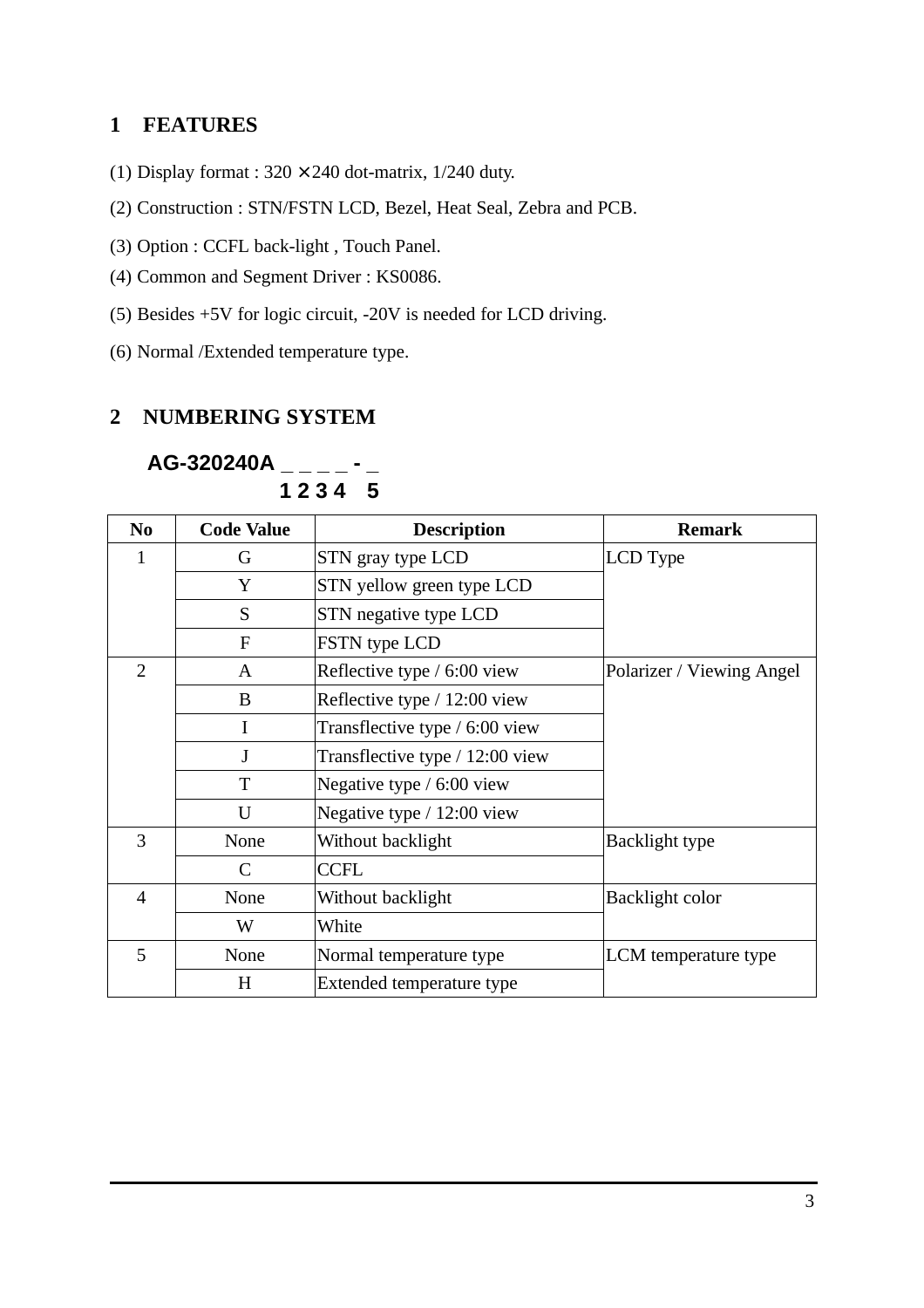# **3 MECHANICAL DATA**

| <b>Parameter</b>                  | <b>Stand Value</b>                             | Unit |
|-----------------------------------|------------------------------------------------|------|
| Dot size                          | $0.33(W) \times 0.33(H)$                       | mm   |
| Dot pitch                         | $0.36(W) \times 0.36(H)$                       | mm   |
| Viewing area                      | $122.0(W) \times 92.0(H)$                      | mm   |
| Module size                       | $167.1(W) \times 109.0(H) \times 11.0$ max (T) | mm   |
| Module size<br>(with Touch Panel) | $167.1(W) \times 109.0(H) \times 12.5$ max (T) | mm   |

## **4 ABSOLUTE MAXIMUM RATINGS**

| <b>Parameter</b>                       |                 | <b>Symbol</b>  | Min            | <b>Max</b> | Unit            |
|----------------------------------------|-----------------|----------------|----------------|------------|-----------------|
| Logic Circuit Supply Voltage           |                 | <b>VDD-VSS</b> | $-0.3$         | 7.0        | V               |
| <b>LCD Driving Voltage</b>             |                 | VDD-VO         | $-0.3$         | 26.0       | V               |
| Input Voltage                          |                 | VI             | $-0.3$         | $VDD+0.3$  | V               |
| Normal temp. type                      | Operating Temp. | <b>TOP</b>     | $\overline{0}$ | 50         | $\rm ^{\circ}C$ |
|                                        | Storage Temp.   | <b>TSTG</b>    | $-20$          | 70         | $\rm ^{\circ}C$ |
| Extended temp. type<br>Operating Temp. |                 | <b>TOP</b>     | $-20$          | 70         | $\Gamma$        |
|                                        | Storage Temp.   | <b>TSTG</b>    | $-30$          | 80         | $\circ$         |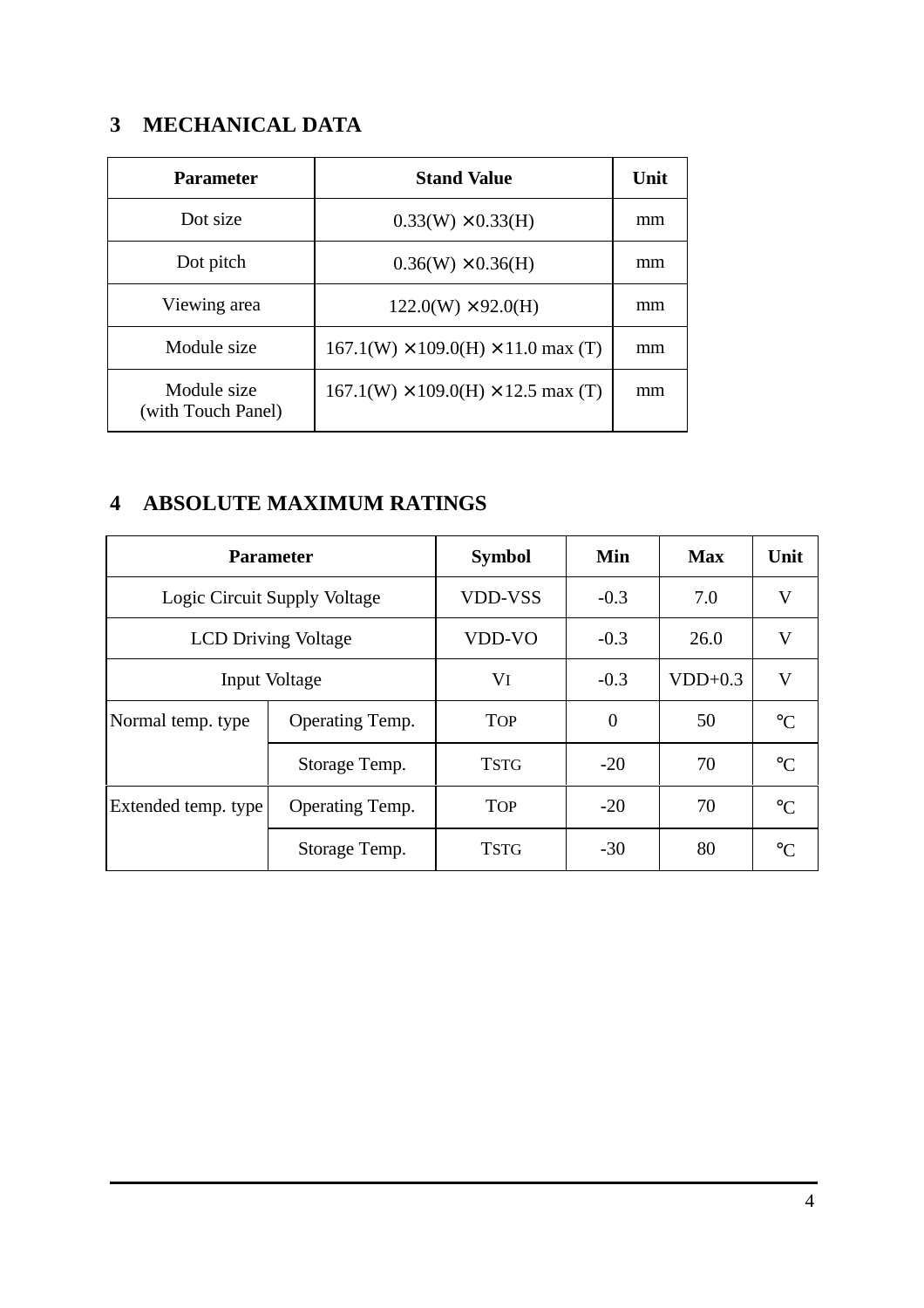| <b>Parameter</b>                       | <b>Symbol</b>        | <b>Condition</b>                    | Min                      | <b>Typ</b> | <b>Max</b> | Unit        | <b>Note</b>                   |
|----------------------------------------|----------------------|-------------------------------------|--------------------------|------------|------------|-------------|-------------------------------|
| ----- Electronic Characteristics ----- |                      |                                     |                          |            |            |             |                               |
| Logic Circuit<br><b>Supply Voltage</b> | VDD-VSS              |                                     | 4.5                      | 5.0        | 5.5        | V           |                               |
| <b>LCD</b> Driving                     | VDD-VO               | -20 $\,^{\circ}$ C                  | $\overline{\phantom{a}}$ | 22.6       |            | $\mathbf V$ | $0 \sim 50$ °C for            |
| Voltage                                |                      | 0 °C                                | $\overline{\phantom{a}}$ | 21.8       |            |             | Normal Temp.<br>type          |
|                                        |                      | $25^{\circ}$ C                      | $\overline{\phantom{a}}$ | 21.2       |            |             | $-20 \sim 70$ °C for          |
|                                        |                      | 50 °C                               | $\overline{a}$           | 20.0       |            |             | <b>Extended Temp.</b><br>type |
|                                        |                      | 70 °C                               | $\overline{\phantom{a}}$ | 19.5       |            |             |                               |
| Input Voltage                          | <b>VIH</b>           | $-$                                 | 0.7 VDD                  | $-$        | <b>VDD</b> | V           |                               |
|                                        | VIL                  | $-$                                 | <b>VSS</b>               | $-$        | 0.3 VDD    | V           |                               |
| Logic Supply<br>Current                | IDD                  | $VDD = 5V$                          |                          | 5          |            | mA          |                               |
|                                        |                      | ----- Optical Characteristics ----- |                          |            |            |             |                               |
| Contrast                               | <b>CR</b>            | STN type                            | $-$                      | 5          | $-1$       |             | Note 1                        |
|                                        |                      | FSTN type                           |                          | 8          |            |             |                               |
| <b>Rise Time</b>                       | tr                   | $25^{\circ}$ C                      | $-$                      | 110        | 170        | ms          | Note 2                        |
| Fall Time                              | tf                   | $25^{\circ}\mathrm{C}$              | $-\,-$                   | 110        | 170        | ms          |                               |
| <b>Viewing Angle</b>                   | $\theta$ f           | $25^{\circ}$ C &                    | $- -$                    | 40         | $-$        |             | Note 3                        |
| Range                                  | $\theta$ b           | $CR \geq 2$                         | $- -$                    | 35         | $-$        | Deg.        |                               |
|                                        | $\theta$ 1           |                                     | $-$                      | 35         | --         |             |                               |
|                                        | $\theta$ r           |                                     | $\qquad \qquad -$        | 35         | --         |             |                               |
| Frame Frequency                        | $\operatorname{f\!}$ | $25^{\circ}$ C                      | $-\,-$                   | 64         | $-$        | Hz          |                               |

# **5 ELECTRO-OPTICAL CHARACTERISTICS**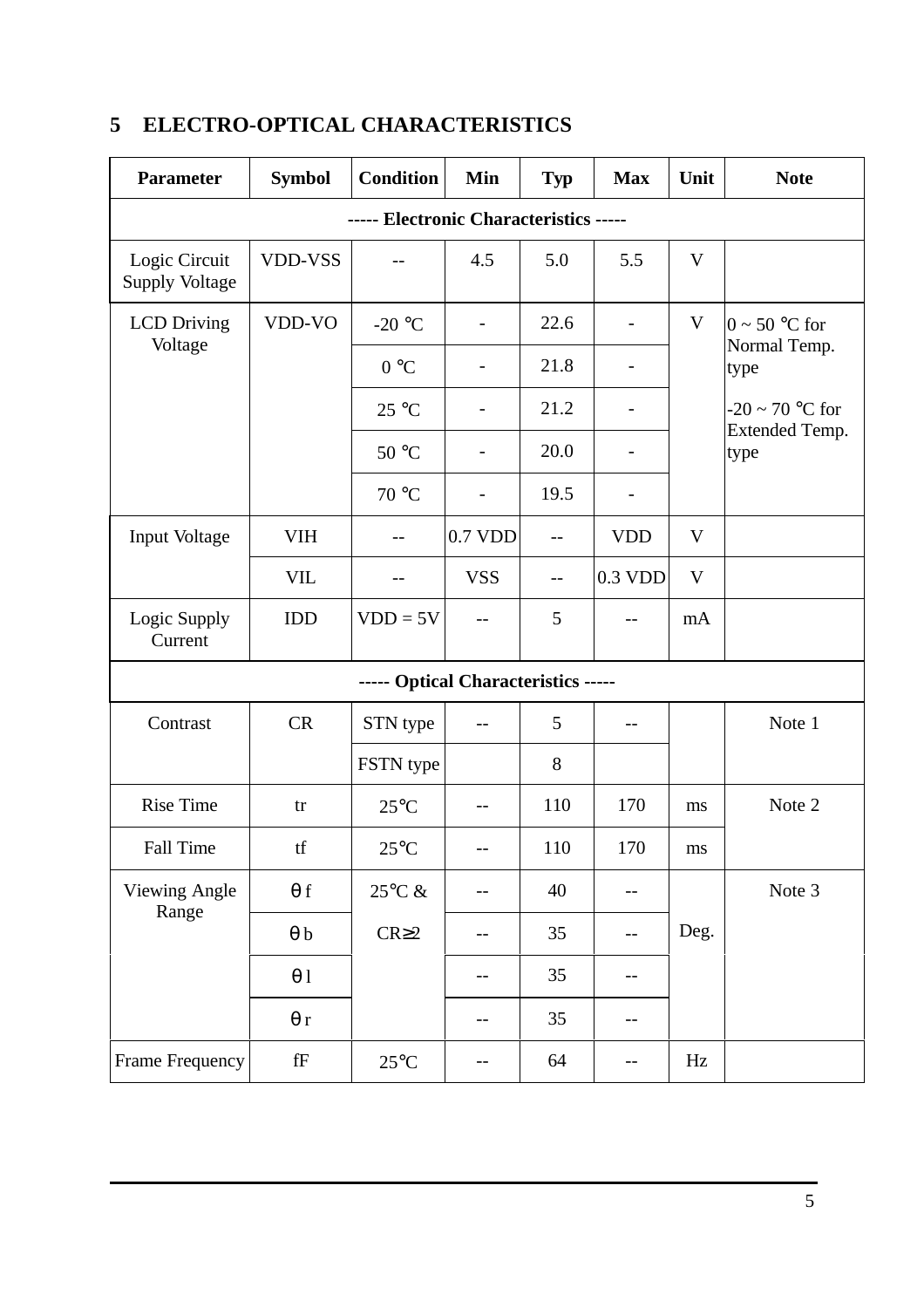(NOTE 1) Contrast ratio :

CR = (Brightness in OFF state) / (Brightness in ON state)



( NOTE 2 ) Response time :

(NOTE 3) Viewing angle

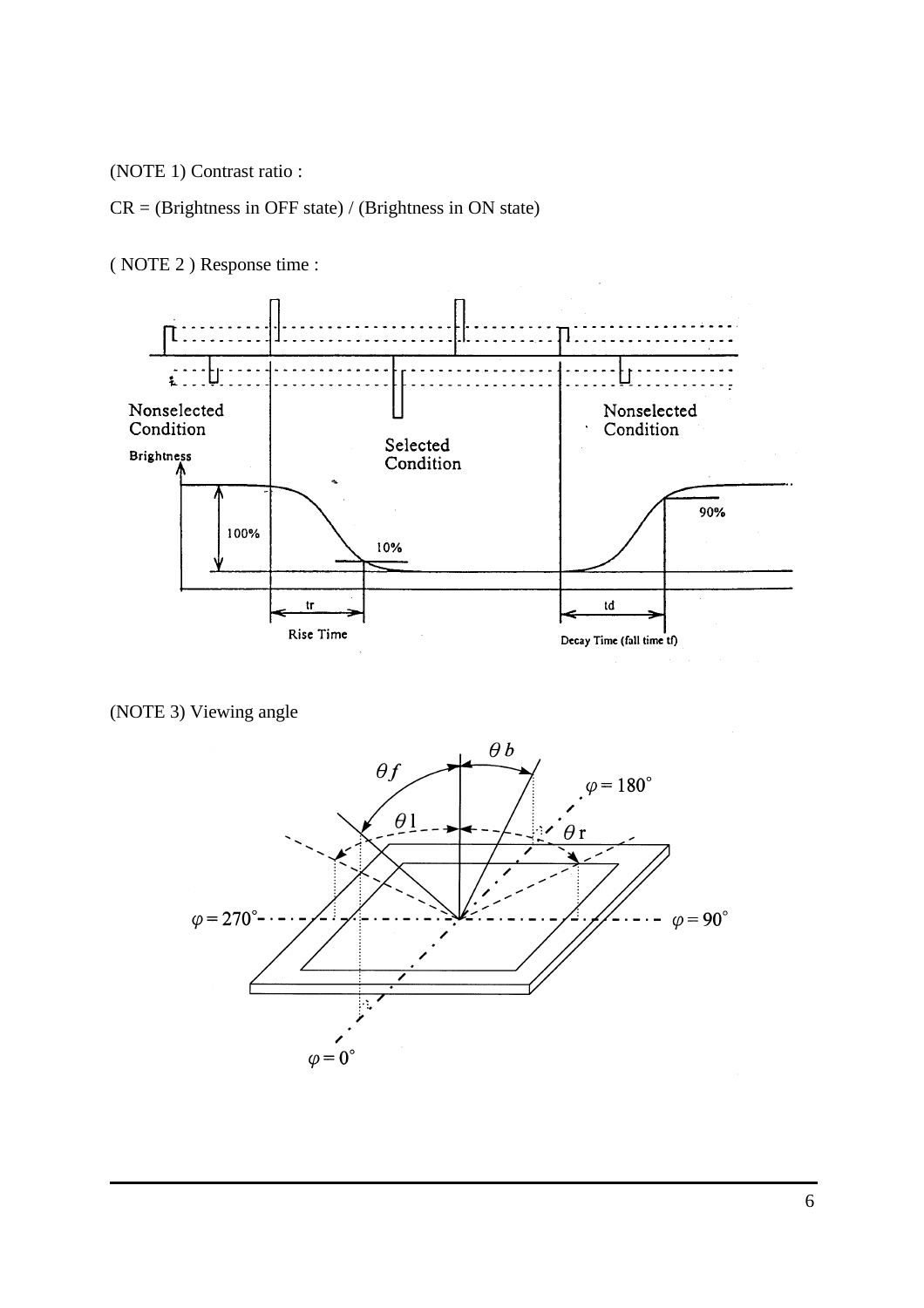| <b>Parameter</b>      | <b>Condition</b>           | <b>Standard Value</b> | Unit              |
|-----------------------|----------------------------|-----------------------|-------------------|
| Tube Voltage          | Ta= $25^{\circ}$ C         | 270                   | <b>Vrms</b>       |
| <b>Tube Current</b>   | Ta=25 $\mathrm{^{\circ}C}$ |                       | mArms             |
| Bare CCFL brightness  |                            | 500                   | Cd/m <sup>2</sup> |
| LCM brightness        |                            | 150                   | Cd/m <sup>2</sup> |
| Half-Brightness Life* |                            | 10,000                | hour              |

# 5.1 CCFL Back-light Electrical Specification

\*The life-time of the average brightness reach to 50% of initial brightness .

# 5.2 Touch Panel Electrical Specification

| <b>Parameter</b>             | <b>Condition</b> | <b>Standard Value</b> |  |
|------------------------------|------------------|-----------------------|--|
| <b>Terminal Resistance</b>   | X Axis           | $250 \sim 700 \Omega$ |  |
|                              | Y Axis           | $250 \sim 850 \Omega$ |  |
| <b>Insulating Resistance</b> | <b>DC 25 V</b>   | More than $10M\Omega$ |  |
| Linearity                    |                  | $+1.0%$               |  |

#### **Interface**

| No. | <b>Symbol</b>       | <b>Function</b>                    |
|-----|---------------------|------------------------------------|
|     | $XR$ -ref $*$       | X-Right reference data             |
| 2   | $XL$ -ref $*$       | X-Left reference data              |
| 3   | XL                  | Touch Panel Left Signal in X Axis  |
| 4   | <b>XR</b>           | Touch Panel Right Signal in X Axis |
| 5   | YU                  | Touch Panel Upper Signal in Y Axis |
| 6   | YU-ref <sup>*</sup> | Y-Upper reference data             |
| 7   | $YL-ref*$           | Y-Low reference data               |
| 8   | YL.                 | Touch Panel Low Signal in Y Axis   |

\* This four pins XR-ref, XL-ref, YU-ref, and YL-ref could be ignored.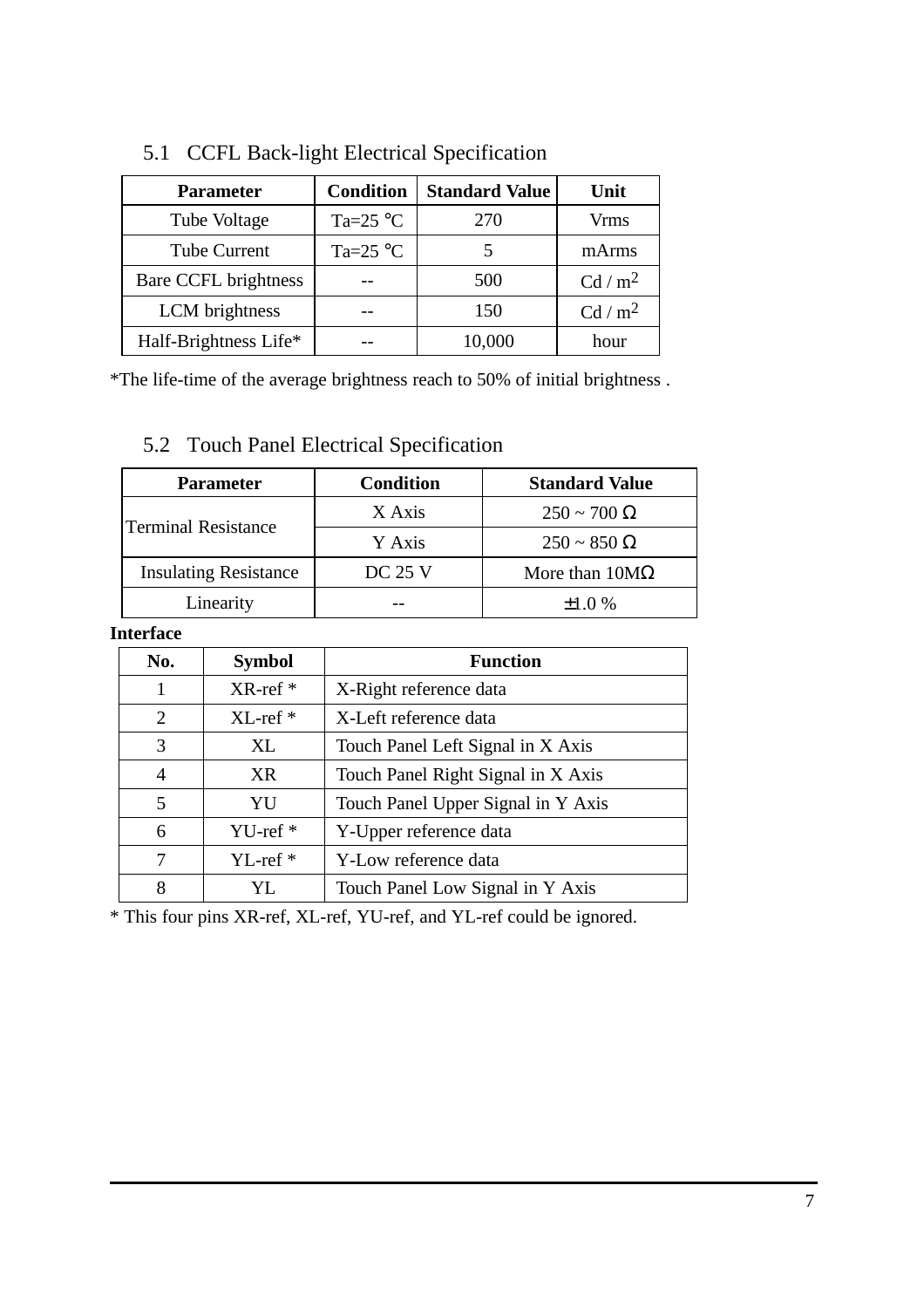### **6 BLOCK DIAGRAM & POWER SUPPLY**



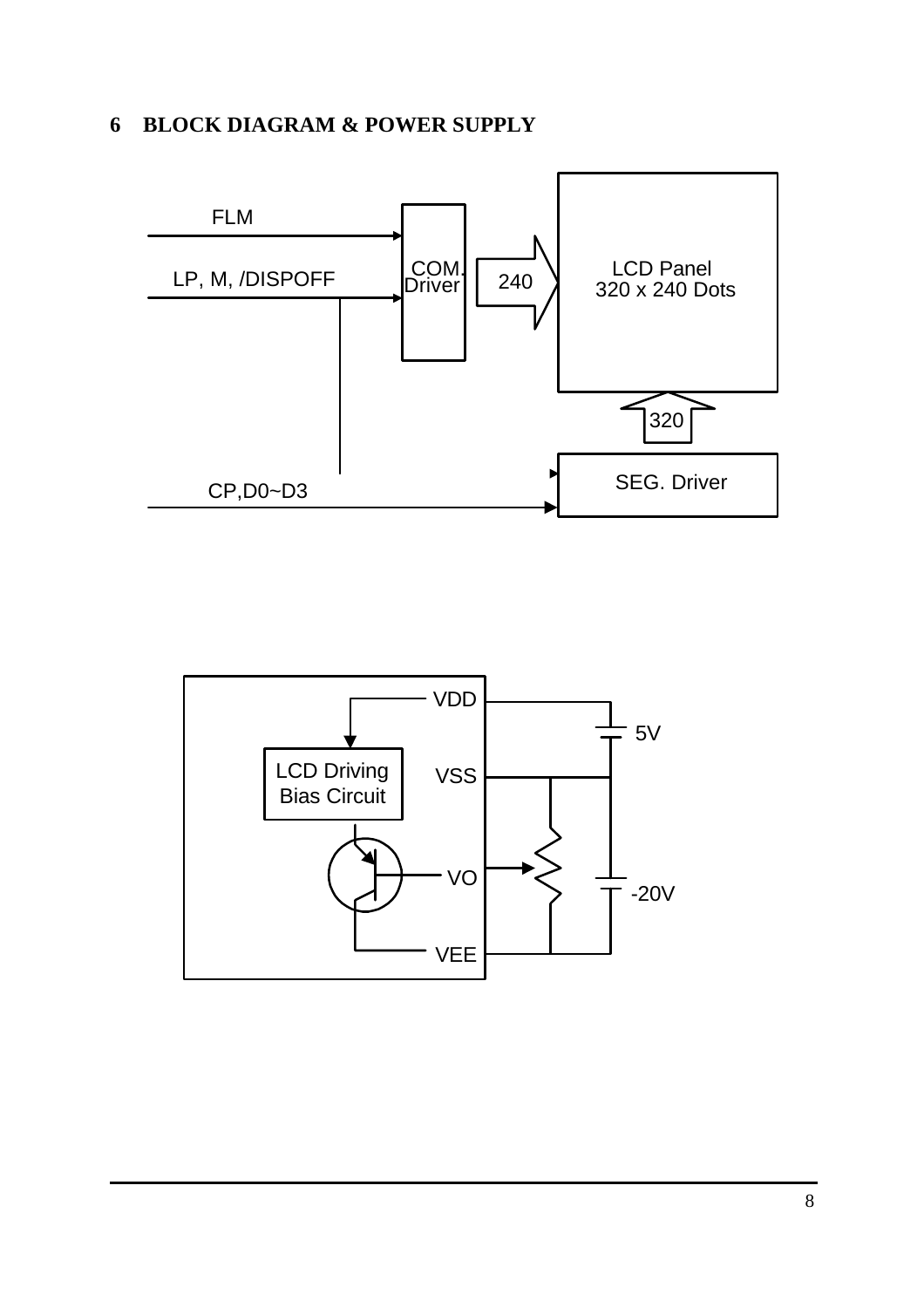## **PIN CONNECTIONS**

| No.            | <b>Symbol</b>  | <b>Function</b>                  |
|----------------|----------------|----------------------------------|
| $\mathbf{1}$   | D <sub>0</sub> | Data Bus Line                    |
| $\overline{2}$ | D <sub>1</sub> | Data Bus Line                    |
| 3              | D2             | Data Bus Line                    |
| $\overline{4}$ | D <sub>3</sub> | Data Bus Line                    |
| 5              | /DISPOFF       | Display Off Control              |
| 6              | <b>FLM</b>     | <b>First Line Marker</b>         |
| 7              | M              | AC signal for LCD driver output  |
| 8              | LP             | Data Latch Clock                 |
| 9              | CP             | Data Shift Clock                 |
| 10             | <b>VDD</b>     | Supply Voltage for Logic $(+5V)$ |
| 11             | <b>VSS</b>     | Ground (0V)                      |
| 12             | <b>VEE</b>     | Supply Voltage for LCD           |
| 13             | V <sub>O</sub> | <b>Contrast Adjustment</b>       |
| 14             | <b>FGND</b>    | Frame Ground                     |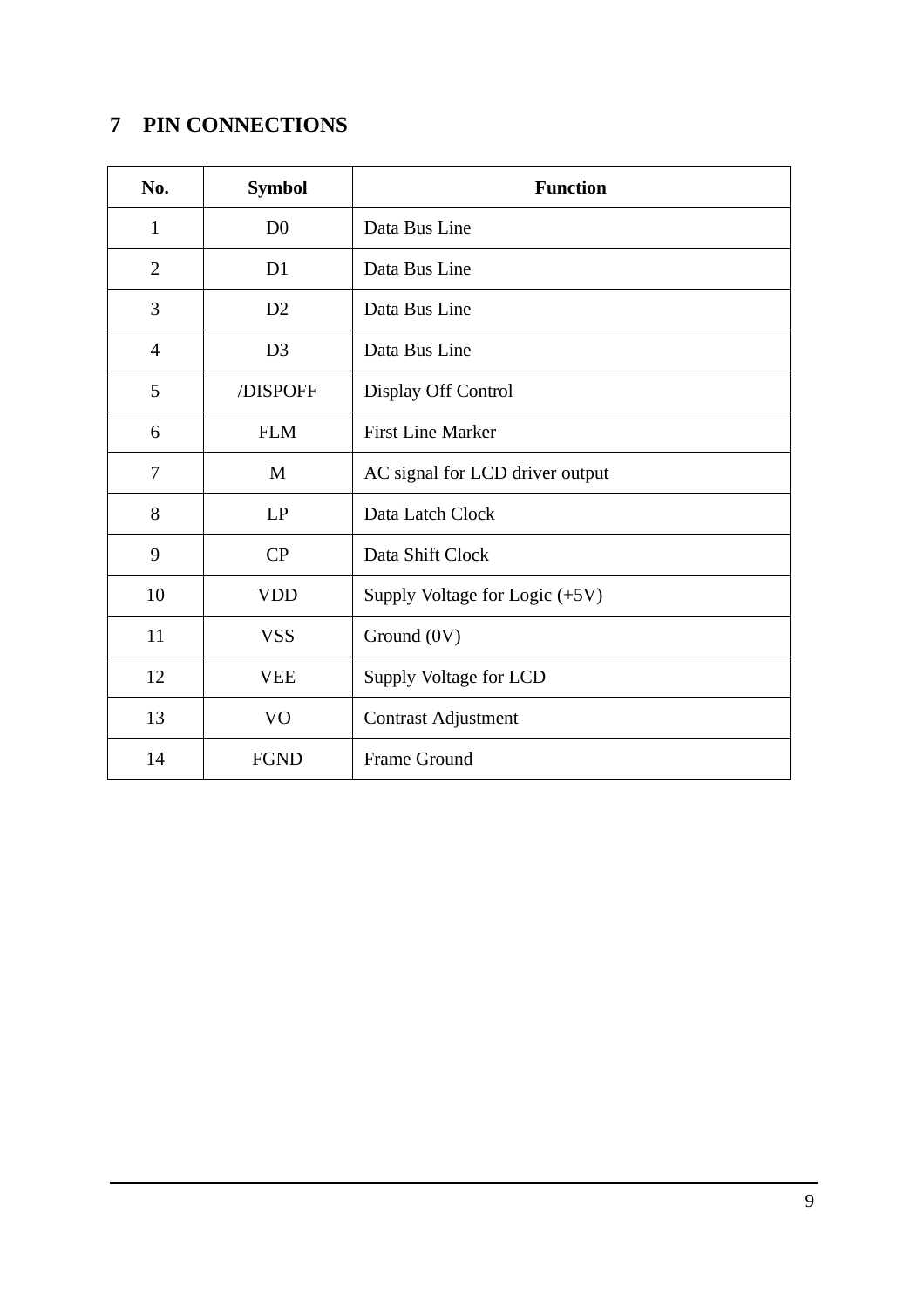## **8 TIMING CHARACTERISTICS**



| <b>Characteristic</b>          | <b>Symbol</b>   | Min. | Max. | Unit |
|--------------------------------|-----------------|------|------|------|
| Clock cycle time               | tcy             | 125  |      |      |
| Clock pulse width              | <b>twck</b>     | 45   |      |      |
| Data set up time               | tds             | 30   |      | ns   |
| Data hold time                 | <b>t</b> DH     | 30   |      |      |
| Clock set-up time              | tcs             | 80   |      |      |
| Clock hold time                | tch             | 80   |      |      |
| <b>DISPOFF</b> low pulse width | twpL            | 1200 |      |      |
| <b>DISPOFF</b> clear time      | tc <sub>D</sub> | 100  |      |      |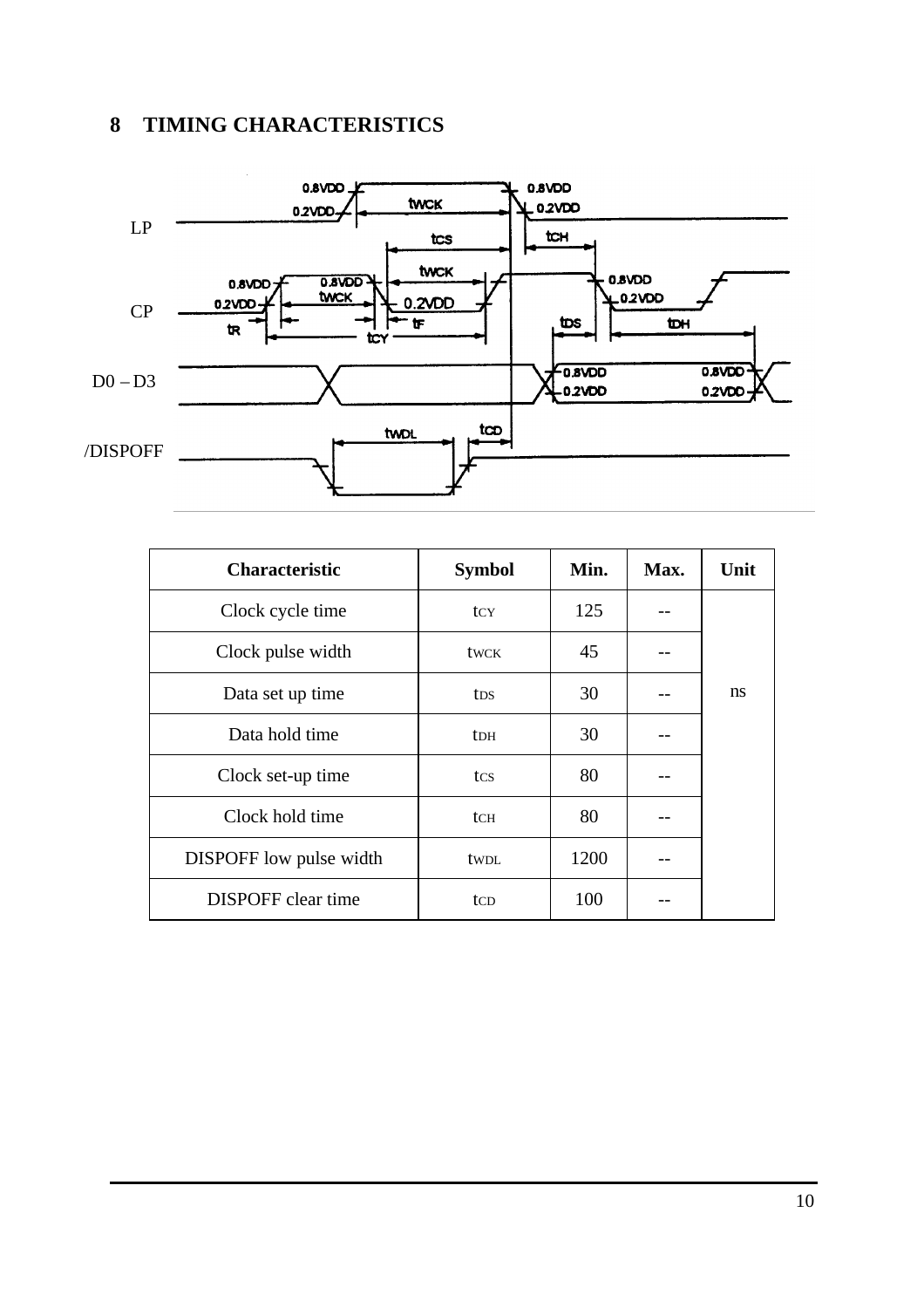#### **9 QUALITY AND RELIABILITY**

#### 9.1 TEST CONDITIONS

 Tests should be conducted under the following conditions : Ambient temperature :  $25 \pm 5^{\circ}$ C Humidity :  $60 \pm 25\% \text{ RH}$ .

#### 9.2 SAMPLING PLAN

 Sampling method shall be in accordance with MIL-STD-105E, inspection level II, normal inspection, and single sampling plan tables for normal, tightened, and reduced inspection.

#### 9.3 ACCEPTABLE QUALITY LEVEL

 A major defect is defined as one that could cause failure to or materially reduce the usability of the unit for its intended purpose. A minor defect is one that does not materially reduce the usability of the unit for its intended purpose or is an infringement from established standards and has no significant bearing on its effective use or operation.

#### 9.4 APPEARANCE

 An appearance test should be conducted by human sight at approximately 30 cm distance from the LCD module under flourescent light. The inspection area of LCD panel shall be within the range of following limits.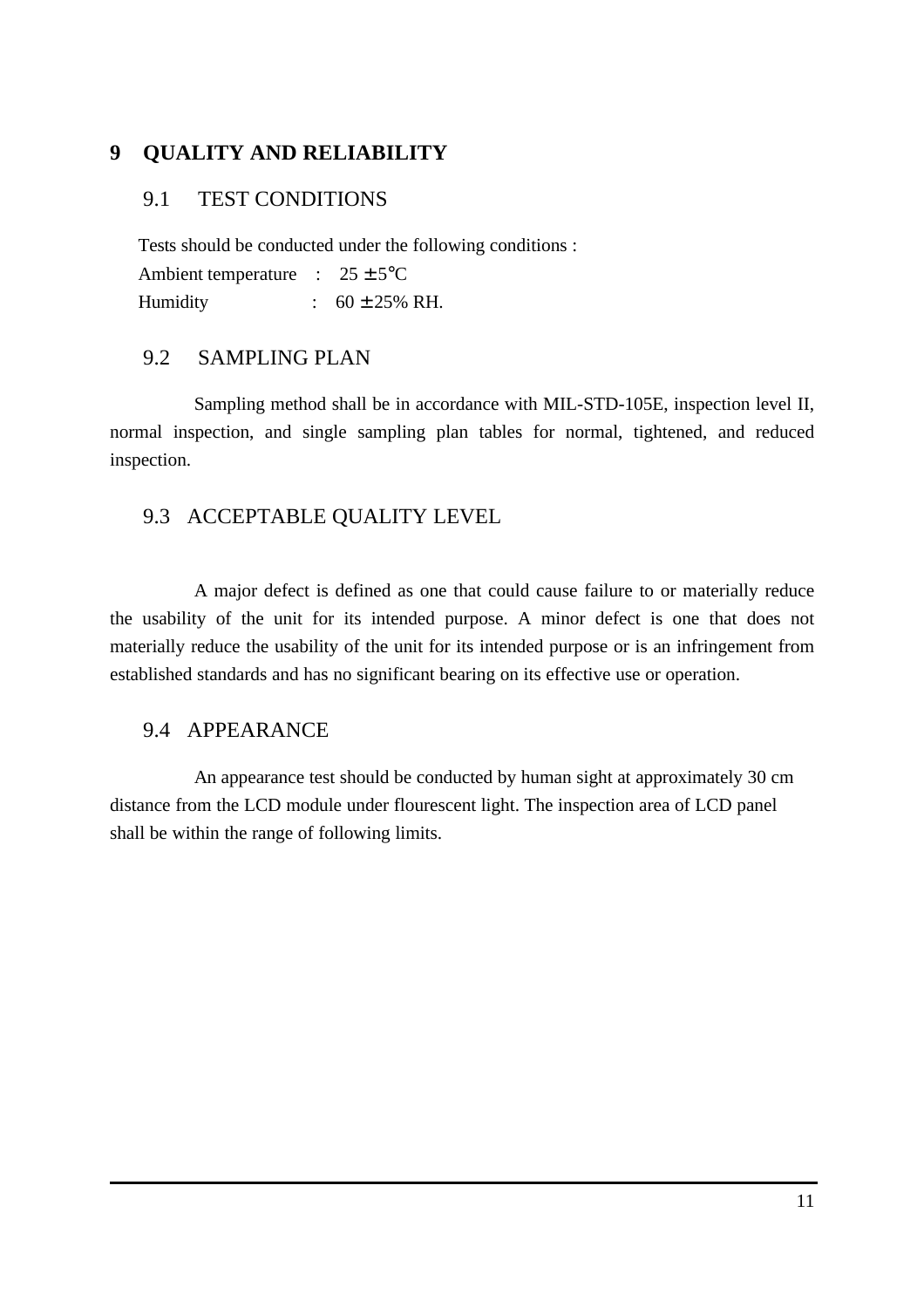| <b>Item</b>        | Description of defects                |                |           | <b>Class of</b><br><b>Defects</b> | <b>Acceptable level</b><br>(%) |              |      |  |
|--------------------|---------------------------------------|----------------|-----------|-----------------------------------|--------------------------------|--------------|------|--|
| Function           | Short circuit or Pattern cut          |                |           |                                   |                                | Major        | 0.65 |  |
| Dimension          | Deviation from drawings               |                |           |                                   |                                | Major        | 1.5  |  |
| <b>Black spots</b> | Ave.dia.D                             | area A         |           | area B                            |                                | Minor        | 2.5  |  |
|                    | $D \leq 0.2$                          |                | Disregard |                                   |                                |              |      |  |
|                    | $0.2 < D \le 0.3$                     | 3              |           | $\overline{4}$                    |                                |              |      |  |
|                    | $0.3 < D \leq 0.4$                    | $\overline{2}$ |           | 3                                 |                                |              |      |  |
|                    | 0.4 < D                               | $\theta$       |           |                                   | 1                              |              |      |  |
| <b>Black lines</b> | Width W, Length L                     |                | A         |                                   | B                              | Minor        | 2.5  |  |
|                    | $W \leq 0.03$                         |                |           | disregard                         |                                |              |      |  |
|                    | $0.03 < W \leq 0.05$                  |                | 3         |                                   | 4                              |              |      |  |
|                    | $0.05 < W \leq 0.07$ , L $\leq 3.0$   |                | 1         |                                   | 1                              |              |      |  |
|                    | See line criteria                     |                |           |                                   |                                |              |      |  |
| Bubbles in         | Average diameter D $0.2 < D < 0.5$ mm |                |           |                                   |                                | Minor        | 2.5  |  |
| polarizer          | for $N = 4$ , $D > 0.5$ for $N = 1$   |                |           |                                   |                                |              |      |  |
| Color              | Rainbow color or newton ring.         |                |           |                                   |                                | Minor<br>2.5 |      |  |
| uniformity         |                                       |                |           |                                   |                                |              |      |  |
| <b>Glass</b>       | Obvious visible damage.               |                |           |                                   |                                | Minor        | 2.5  |  |
| <b>Scratches</b>   |                                       |                |           |                                   |                                |              |      |  |
| Contrast           | See note 1                            |                |           |                                   |                                | Minor        | 2.5  |  |
| ratio              |                                       |                |           |                                   |                                |              |      |  |
| Response           | See note 2                            |                |           | Minor                             | 2.5                            |              |      |  |
| time               |                                       |                |           |                                   |                                |              |      |  |
| Viewing            | See note 3                            |                |           |                                   |                                | Minor        | 2.5  |  |
| angle              |                                       |                |           |                                   |                                |              |      |  |

# 9.5 INSPECTION QUALITY CRITERIA

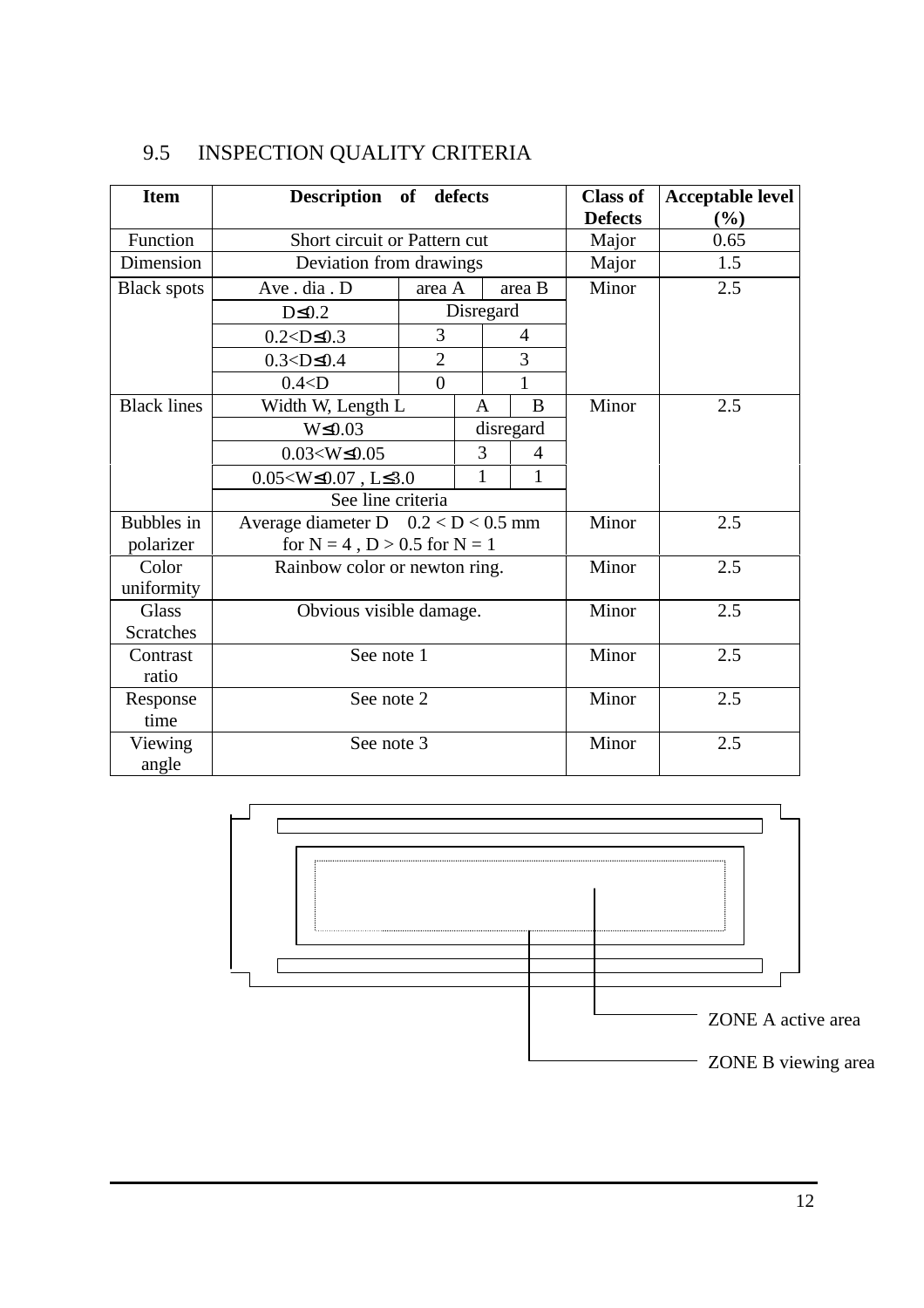#### 9.6 RELIABILITY

|                                                                                                                                                               | <b>Test Conditions</b>                                                                                                             |                                                               |             |  |  |  |  |
|---------------------------------------------------------------------------------------------------------------------------------------------------------------|------------------------------------------------------------------------------------------------------------------------------------|---------------------------------------------------------------|-------------|--|--|--|--|
| <b>Test Item</b>                                                                                                                                              | Normal Temp. type                                                                                                                  | Extended Temp. type                                           | <b>Note</b> |  |  |  |  |
| <b>High Temperature Operation</b>                                                                                                                             | $50\pm3\degree C$ , t=96 hrs                                                                                                       | $70\pm3\degree C$ , t=96 hrs                                  |             |  |  |  |  |
| Low Temperature Operation                                                                                                                                     | $0\pm3\degree C$ , t=96 hrs                                                                                                        | $-20\pm3$ °C, t=96 hrs                                        |             |  |  |  |  |
| <b>High Temperature Storage</b>                                                                                                                               | $70\pm3\degree C$ , t=96 hrs                                                                                                       | $80\pm3\degree C$ , t=96 hrs                                  | 1,2         |  |  |  |  |
| Low Temperature Storage                                                                                                                                       | $-20\pm3\degree C$ , t=96 hrs                                                                                                      | $-30\pm3$ °C, t=96 hrs                                        | 1,2         |  |  |  |  |
| <b>Thermal Shock Test</b>                                                                                                                                     | $-20\degree C \sim 25\degree C \sim 70\degree C$<br>30 m in. 5 min. 30 min. 30 min. 5 min. 30 min.<br>$(1$ cycle)<br>Total 5 cycle | $-30^{\circ}$ C ~ 25°C ~ 80°C<br>$(1$ cycle)<br>Total 5 cycle | 1,2         |  |  |  |  |
| <b>Humidity Test</b>                                                                                                                                          | 40 °C, Humidity 90%, 96 hrs                                                                                                        |                                                               |             |  |  |  |  |
| Sweep frequency : $10 \sim 55 \sim 10$ Hz/1min<br>Amplitude: 0.75mm<br>Vibration Test (Packing)<br>Test direction : X.Y.Z/3 axis<br>Duration: 30min/each axis |                                                                                                                                    |                                                               |             |  |  |  |  |

Note 1 : Condensation of water is not permitted on the module.

 Note 2 : The module should be inspected after 1 hour storage in normal conditions  $(15-35^{\circ}C, 45-65\%RH).$ 

Definitions of life end point :

- Current drain should be smaller than the specific value.
- Function of the module should be maintained.
- Appearance and display quality should not have degraded noticeably.
- Contrast ratio should be greater than 50% of the initial value.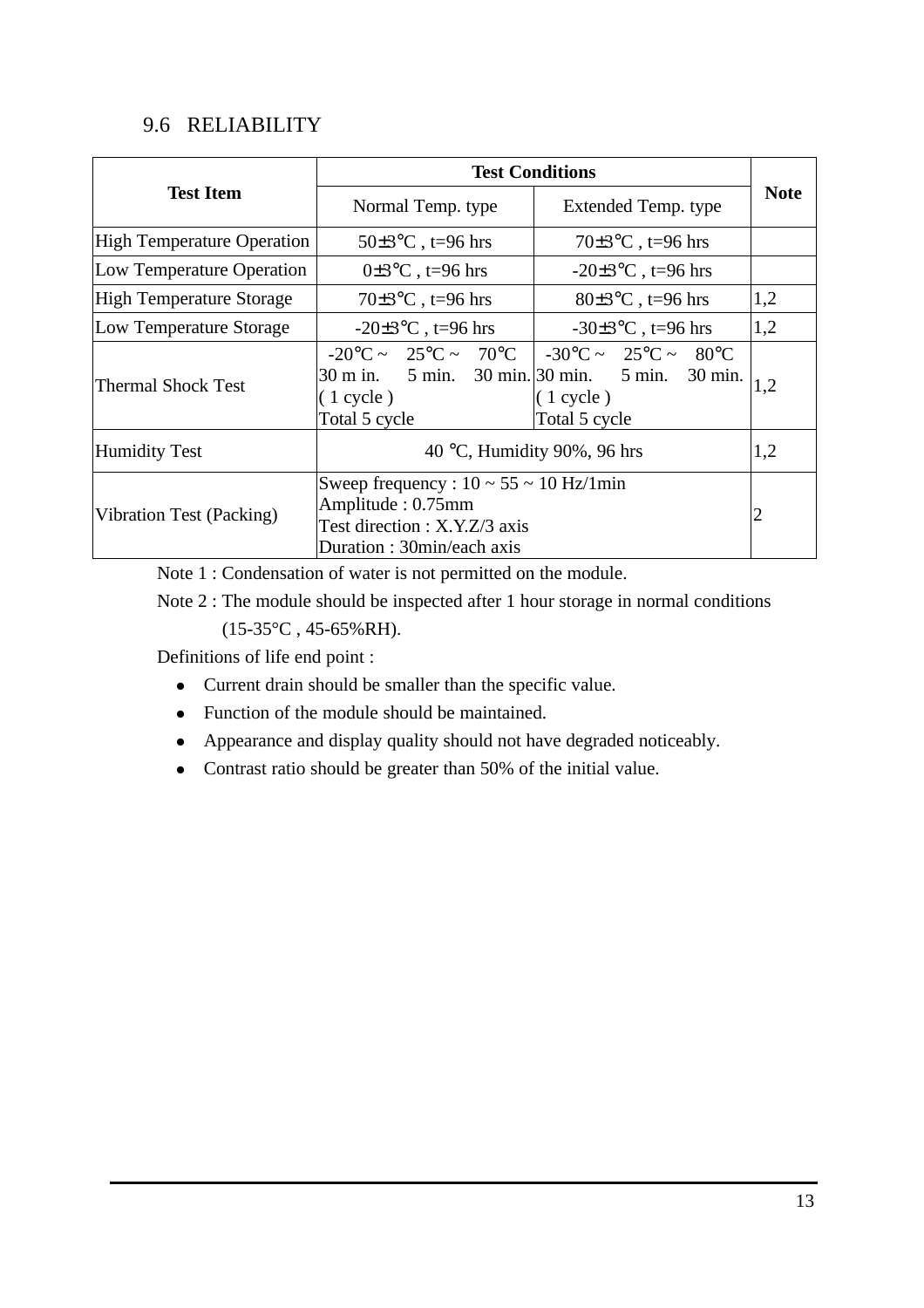#### **10 HANDLING PRECAUTIONS**

- (1) An LCD module is a fragile item and should not be subjected to strong mechanical shocks.
- (2) Avoid applying pressure to the module surface. This will distort the glass and cause a change in colour.
- (3) Under no circumstances should the position of the bezel tabs or their shape be modified.
- (4) Do not modify the display PCB in either shape or positioning of components.
- (5) Do not modify or move location of the zebra or heat seal connectors.
- (6) The device should only be soldered to during interfacing. Modification to other areas of the board should not be carried out.
- (7) In the event of LCD breakage and resultant leakage of fluid do not inhale, ingest or make contact with the skin. If contact is made rinse immediately.
- (8) When cleaning the module use a soft damp cloth with a mild solvent, such as Isopropyl or Ethyl alcohol. The use of water, ketone or aromatic is not permitted.
- (9) Prior to initial power up input signals should not be applied.
- (10) Protect the module against static electricity and observe appropriate anti-static precautions.